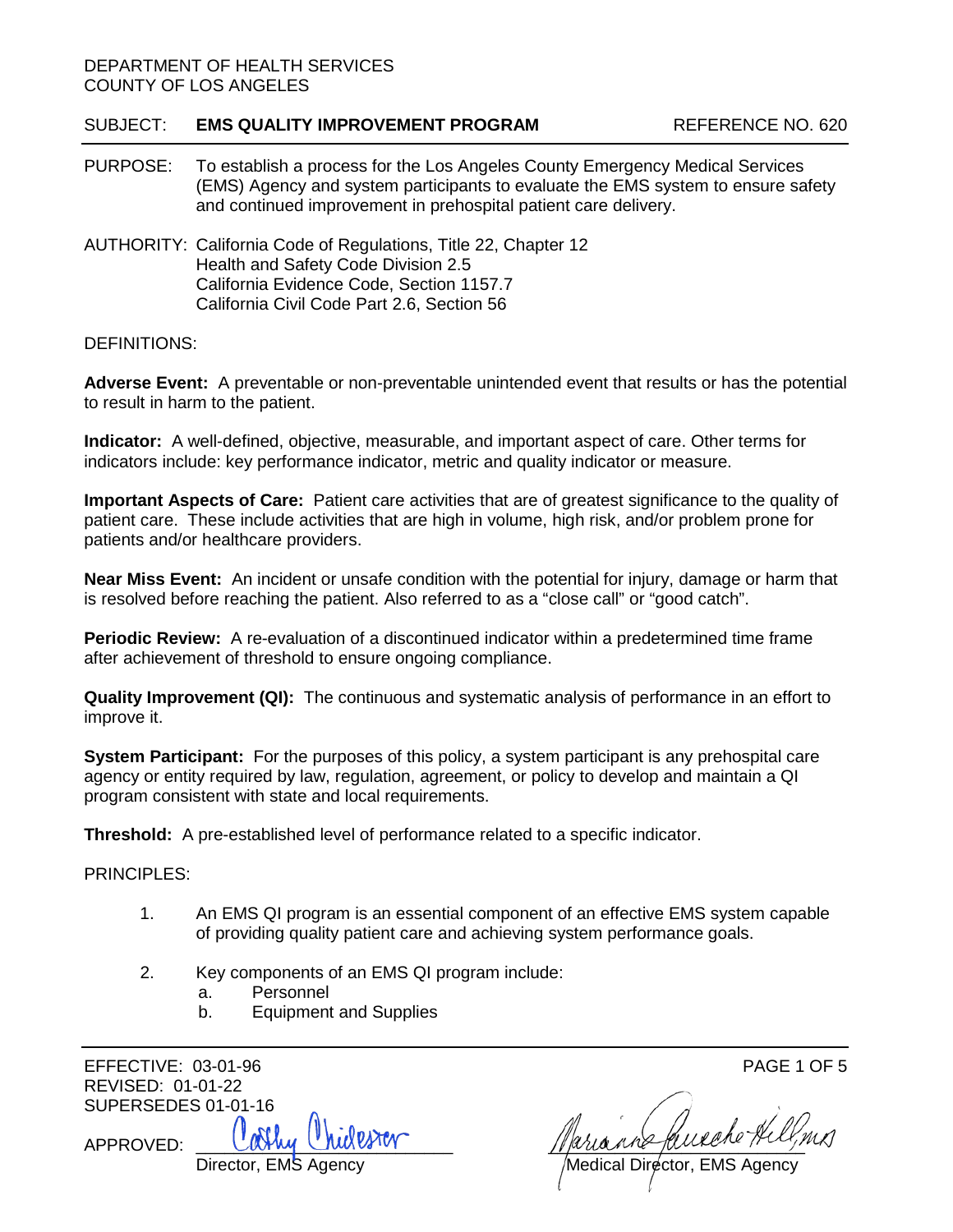- c. Documentation
- d. Data Collection and Analysis
- e. Clinical Care/Patient Outcome
- f. Skills Maintenance/Competency
- g. Transportation/Facilities
- h. Risk Management
- i. Public Education/Prevention
- 3. EMS organizations become valuable stakeholders in the State QI program by participating in the local EMS Agency QI program.
- 4. Data sampling may be utilized to measure an indicator or monitor performance. However, to obtain meaningful data that are representative of the study population, factors such as the population affected, the frequency of the activity, and the severity of consequence when thresholds are not met, must all be considered when determining the size and population of data samples.

## POLICY:

- I. EMS Agency Responsibilities:
	- A. Implement a state-approved EMS QI plan consistent with all regulatory requirements.
	- B. Review QI programs and approve QI plans of local EMS system participants.
	- C. Maintain a systemwide QI program.
- II. System Participant Responsibilities:
	- A. Implement and maintain a QI program approved by the EMS Agency that reflects the organization's current QI process(es).
	- B. Demonstrate how EMS QI is integrated within the organization.
	- C. Designate a representative to attend the relevant EMS Agency QI Committee meeting(s).
	- D. Participate in systemwide QI studies, to include timely submission of requested data to the EMS Agency.
	- E. Provide education, training, or other methods utilized to disseminate information specific to findings identified in the QI process.
	- F. Establish and maintain relationships with stakeholders and, as needed, convene meetings to facilitate the QI process.
	- G. Review the QI plan annually and update as needed. If there are no revisions, a signed copy of the QI plan signature page (signed by the Medical Director) or written statement to that effect, along with a copy of the current QI indicators, may be submitted in lieu of the entire plan.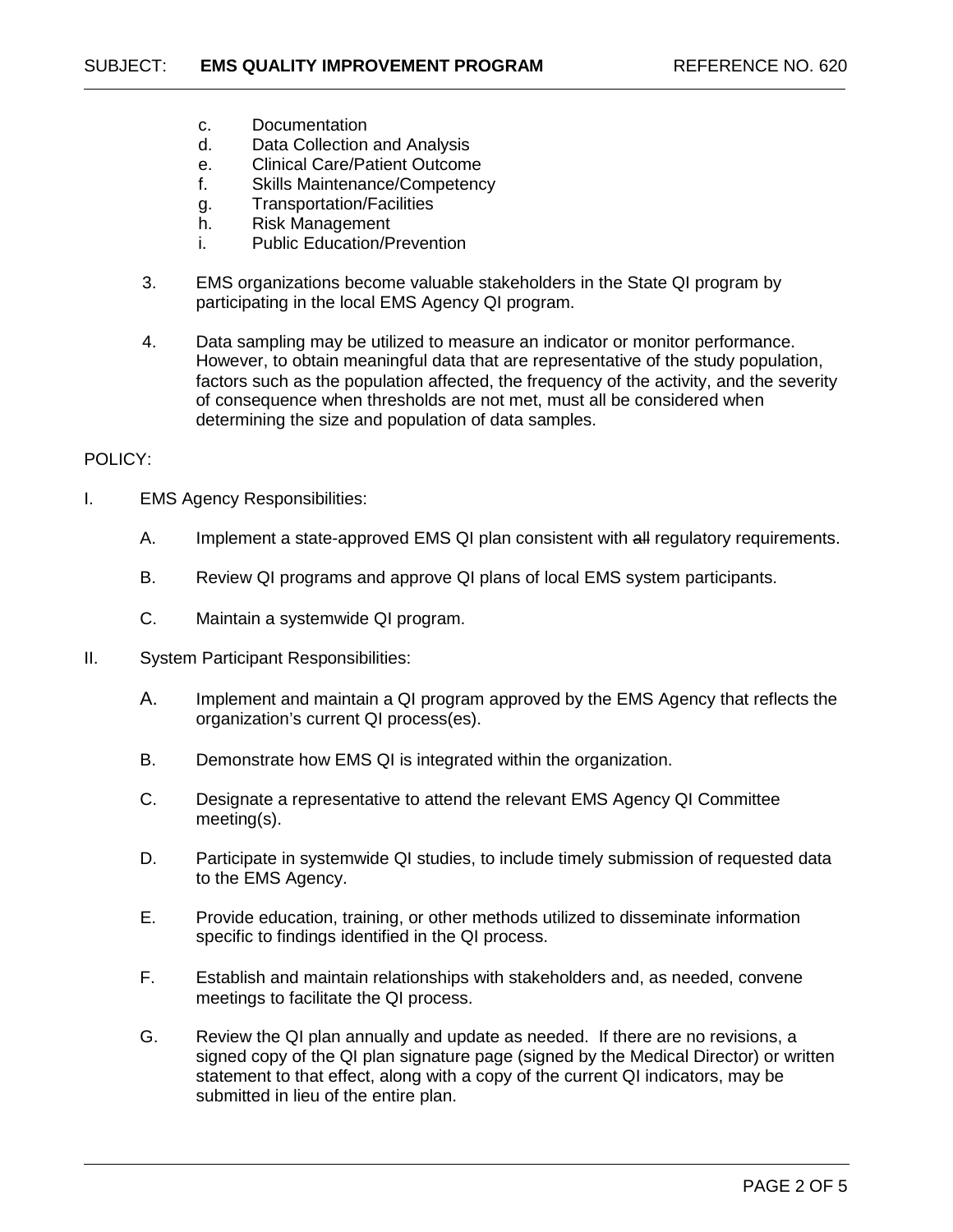- H. Describe method(s) utilized to ensure accurate and reliable documentation of patient care delivered.
- III. Other Specified Specialty Care Center Responsibilities:
	- A. Participate in the EMS Systemwide QI Program
	- B. Collect and submit requested data to the EMS Agency.
- IV. QI Plan Requirements:

Each QI plan shall include a description, at a minimum, of the following components:

- A. Organizational Structure
	- 1. Mission statement and/or philosophy of the organization.
	- 2. Goals and objectives.
	- 3. Organizational chart or narrative description of how the QI program is integrated within the organization's EMS Agency QI Program, and State EMS QI Program.
	- 4. Organizational chart or narrative description of how the organization's QI program is integrated with local and State QI programs
- B. Methodology, processes and tools used to facilitate the QI Process (i.e., FOCUS-PDSA)
	- F Find a process to improve
	- O Organize an effort to work on improvement<br>C Clarify current knowledge of the process
	- Clarify current knowledge of the process
	- U Understand process variation and capability<br>S Select a strategy for further improvement
	- Select a strategy for further improvement
	- P Plan a change or test aimed at improvement
	- $D$  Do carry out the change or the test
	- S Study the results, what was learned, what went wrong
	- A Act adopt the change, or abandon it, or run through the cycle again
- C. Approach to identifying and evaluating QI indicators
- D. Data Collection and Reporting
	- 1. All reliable sources of information utilized in the QI plan; including EMS databases, patient care records, checklists, customer input, direct observations, and skills simulation.
	- 2. Flow of information.
	- 3. Methods used to document QI findings.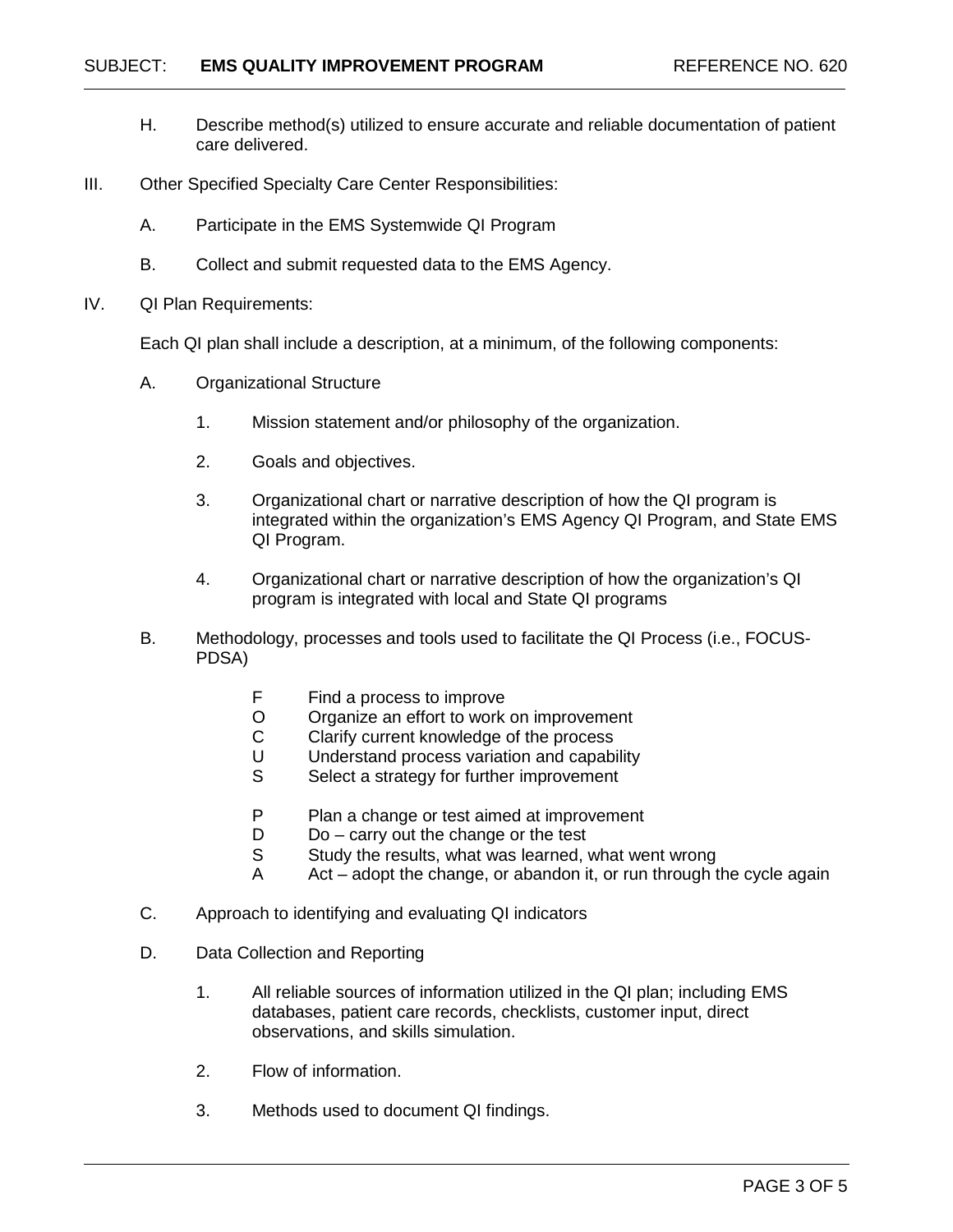- 4. Process used to submit data to the EMS Agency.
- E. Training or educational methods that will be used to communicate relevant information among stakeholders.
- V. QI Program Requirements:

Each QI Program shall include, at minimum, the following:

- A. An approved QI Plan
- B. Develop QI indicators that relate to important aspects of care, to include the following:
	- 1. Well-defined description of the important aspect of care being measured.
	- 2. Threshold for compliance.
	- 3. Timeline for tracking indicator once the threshold has been achieved.
	- 4. Data source.
- C. Methods for tracking compliance and identifying trends.
- D. Written analysis that summarizes the QI findings.
- E. Corrective actions utilized to improve processes.
- F. Written trending report that includes effectiveness of performance improvement action plans.
- G. Education and training specific to findings identified in the QI process.
- H. Methods utilized for dissemination of the QI findings to stakeholders.
- I. Recognition and acknowledgment of performance improvement.
- J. Periodic review or a re-evaluation of a discontinued indicator within a predetermined time frame after achievement of threshold to ensure ongoing compliance.
- K. Methods for identifying, tracking, documenting and addressing near miss events.
- L. Record Keeping
	- 1. All QI records shall be maintained in accordance with Health Insurance Portability and Accountability Act (HIPAA) regulations.
	- 2. The following records shall be maintained and available for review until the EMS Agency Program Review is concluded:
		- a. QI meeting minutes and attendance rosters/sign-in sheets.